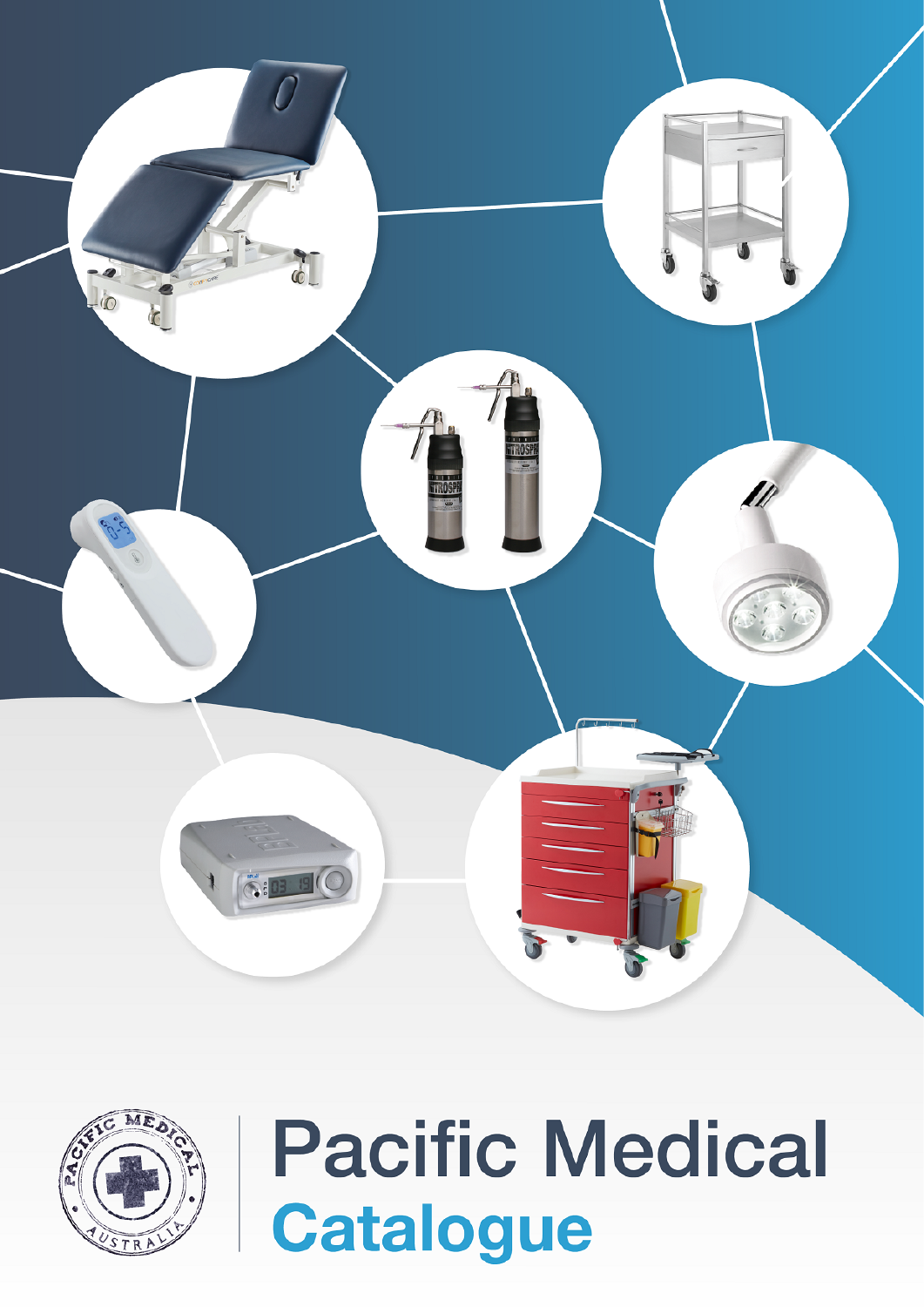# **TABLE OF CONTENTS**

|--|--|--|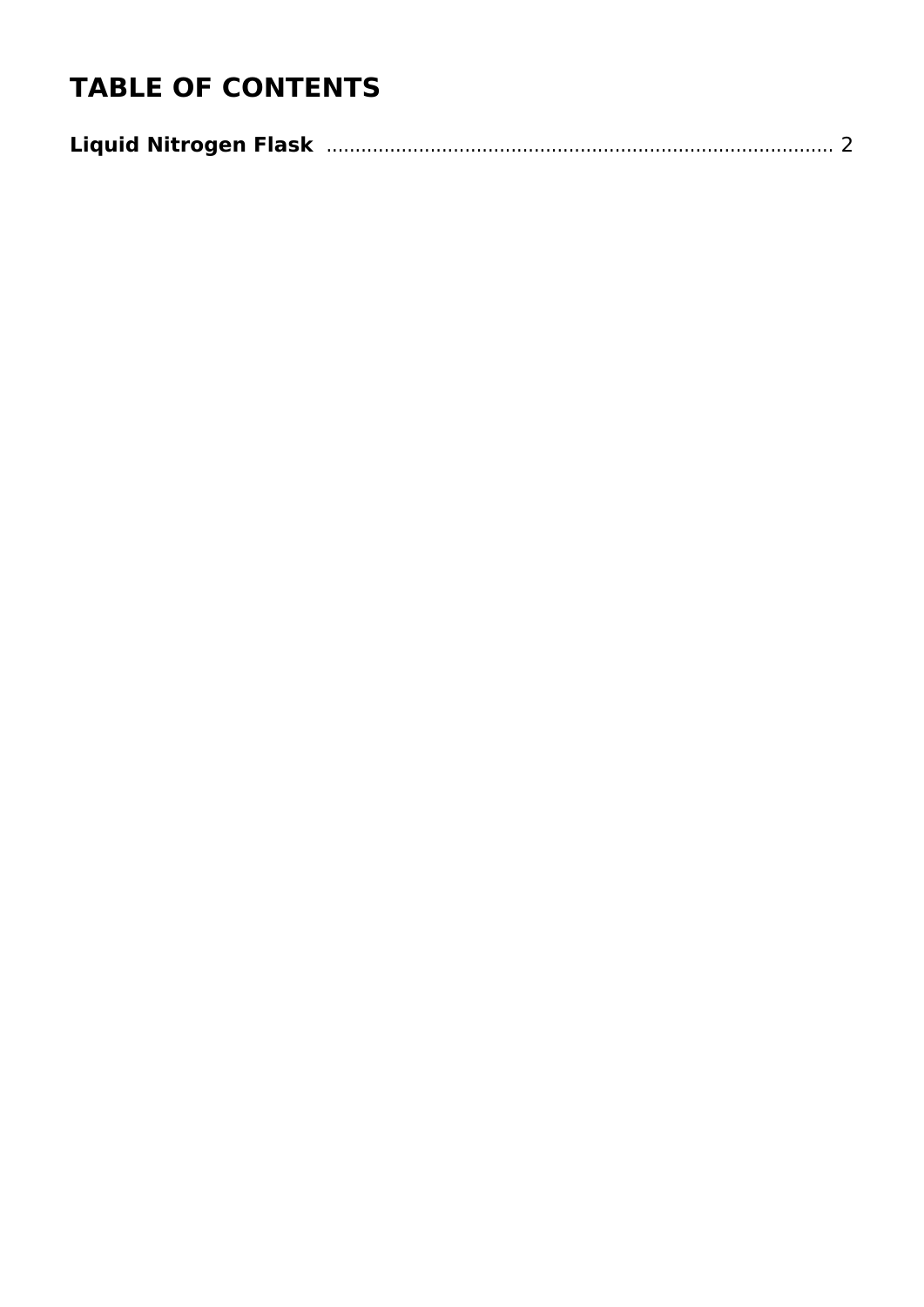# <span id="page-2-1"></span><span id="page-2-0"></span>**LIQUID NITROGEN FLASK**



# **NITROSPRAY CRYOTHERAPY FLASK**

Premier Nitrospray cryotherapy flask constructed of a double-walled vacuum stainless steel container to hold liquid nitrogen. The outflow track extension port, located on the top of the instrument has a luerlock connector to easily engage & disengage spray tips and other attachments as required.

#### **Features:**

Double walled vacuum cryotherapy flask Easy connect luer lock connector Relief valve precisely regulates pressure Curved trigger provides unobstructed view of treatment site Easy to hold grooved head Durable stainless steel construction Spray tip protector prevents accidental damage and contact with patient

#### **Specification:**

Holding Time: 6-8 Hours Intermittent Use: 3-6 Hours Treatment Time Package Inclusions: Flask, Set of five spray tips & Spray tip protector Capacity: 300 (Nitrospray Lite) & 475ml (Nitrospray Plus) Construction Materials: 303 Stainless Steel, 304 Stainless Steel, Acetal

#### **ORDER CODES: LNSLITEPLUS - 300ml LNSPLUS - 475ml**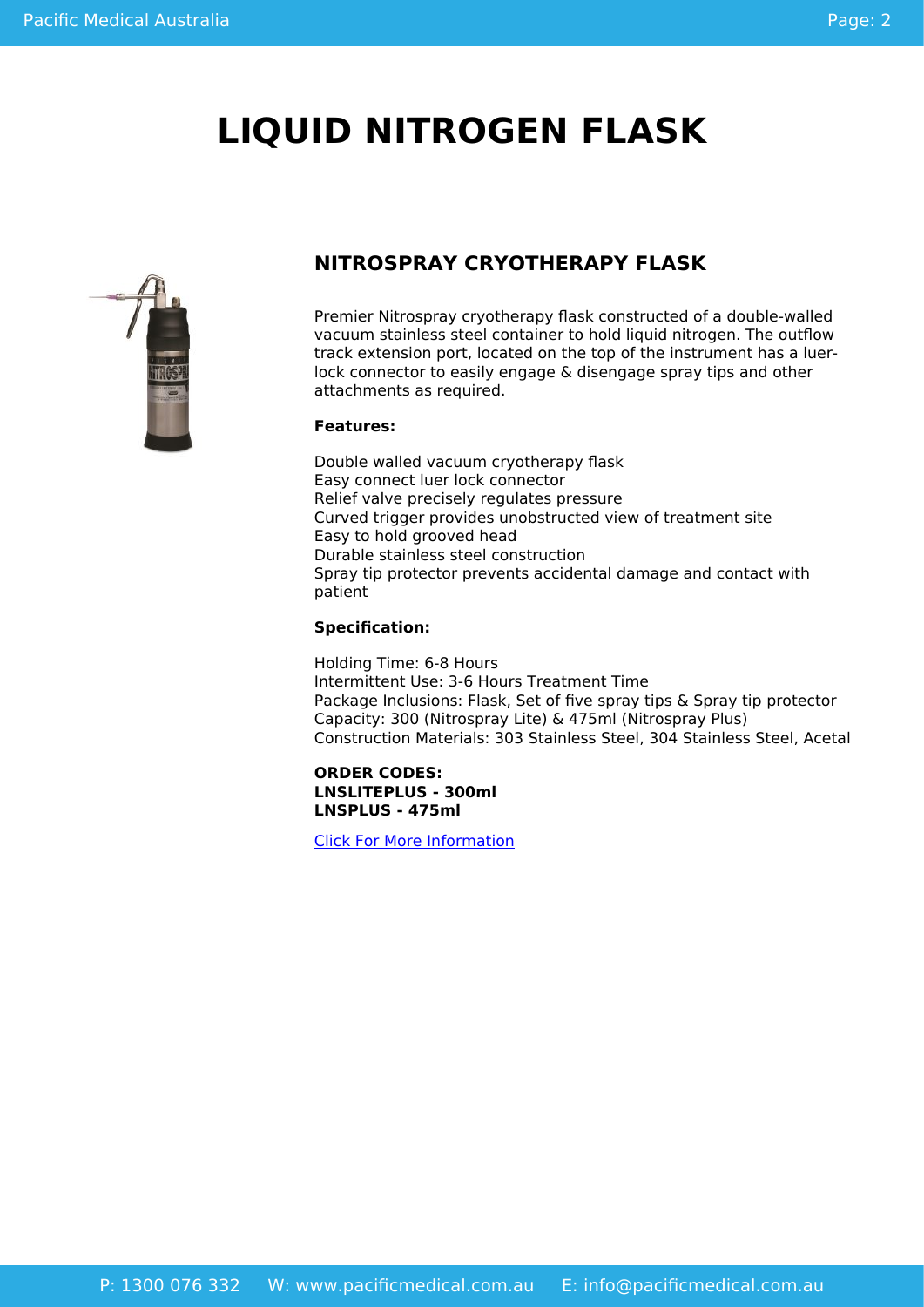# <span id="page-3-0"></span>**CRYOTHERAPY PACKAGE ONE**

A great startup solution to any practice cryotherapy needs. Includes a Nitrospray 300ml, Dewar 20lt, Ladle, Extractor & Gloves

Includes a Nitrospray 300ml flask, Dewar 20lt, Ladle, Extractor & Gloves

#### **Flask Specification:**

Holding Time: 6-8 Hours Intermittent Use: 3-6 Hours Treatment Time Package Inclusions: Flask, Set of five spray tips & Spray tip protector Capacity: 300 (Nitrospray Lite) & 475ml (Nitrospray Plus) Construction Materials: 303 Stainless Steel, 304 Stainless Steel, Acetal

#### **Dewar Specification:**

Capacity: 20L Weight (empty): 9.5kg Caliber (neck opening of dewar): 50mm Outer diameter of dewar: 394mm Height of dewar: 672mm Static evaporation rate: 0.12L/d Static holding time: 168 days Ladle outer diameter: 38mm Ladle height: 120/276mm No. ladles per dewar:3~6

**Order Code:**

**LNPACK1**

[Click For More Information](https://pacificmedical.com.au/product/cryotherapy-package-1/?utm_source=file&utm_medium=PDF&utm_campaign=liquid-nitrogen-flask&utm_term=Cryotherapy+Package+One)



# **CRYOTHERAPY PACKAGE TWO**

A great startup solution to any practice cryotherapy needs. Includes a Nitrospray 300ml, Dewar 20lt, Ladle & Gloves

Includes a Nitrospray 300ml flask, Dewar 20lt, Ladle & Gloves

#### **Flask Specification:**

Holding Time: 6-8 Hours Intermittent Use: 3-6 Hours Treatment Time Package Inclusions: Flask, Set of five spray tips & Spray tip protector Capacity: 300 (Nitrospray Lite) & 475ml (Nitrospray Plus) Construction Materials: 303 Stainless Steel, 304 Stainless Steel, Acetal

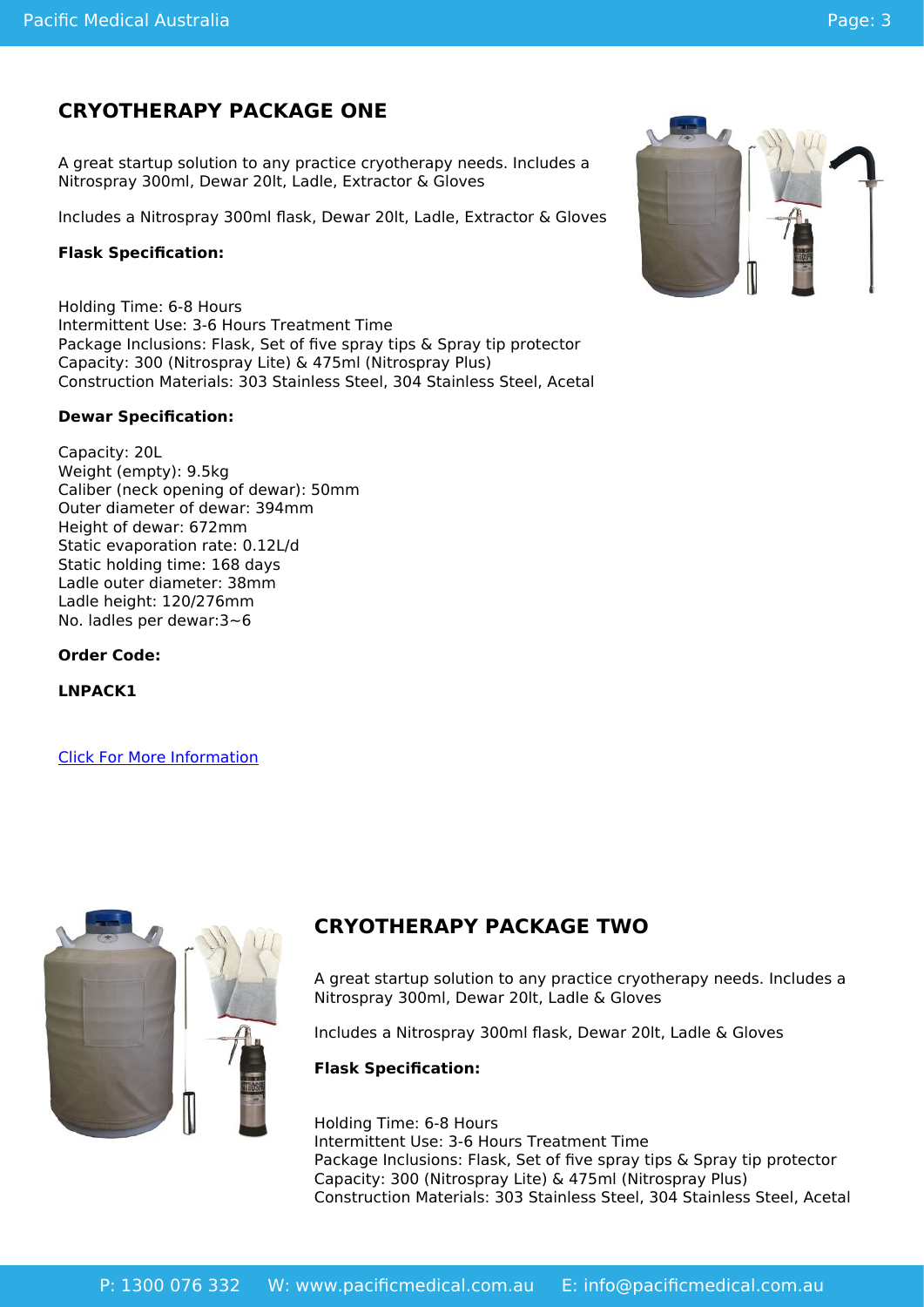#### <span id="page-4-0"></span>**Dewar Specification:**

Capacity: 20L Weight (empty): 9.5kg Caliber (neck opening of dewar): 50mm Outer diameter of dewar: 394mm Height of dewar: 672mm Static evaporation rate: 0.12L/d Static holding time: 168 days Ladle outer diameter: 38mm Ladle height: 120/276mm No. ladles per dewar:3~6

#### **Order Code:**

**LNPACK2**

[Click For More Information](https://pacificmedical.com.au/product/cryotherapy-package-two/?utm_source=file&utm_medium=PDF&utm_campaign=liquid-nitrogen-flask&utm_term=Cryotherapy+Package+Two)

# **NITROSPRAY CRYOTHERAPY SPRAY TIPS**

Spray tips suitable for the Nitrospray cryotherapy flasks.

#### **Features:**

Suitable for use with the Nitrospray 300ml & 475ml flasks Easy connect luer lock connector Comes in 16, 17, 18, 19 & 20 gauge sizes Available individually or as a set of five

**ORDER CODES: LNST16G - 16 Gauge LNST17G - 17 Gauge LNST18G - 18 Gauge LNST19G - 19 Gauge LNST20G - 20 Gauge LNSTSET - 16, 17, 18, 19 & 20 Gauge**

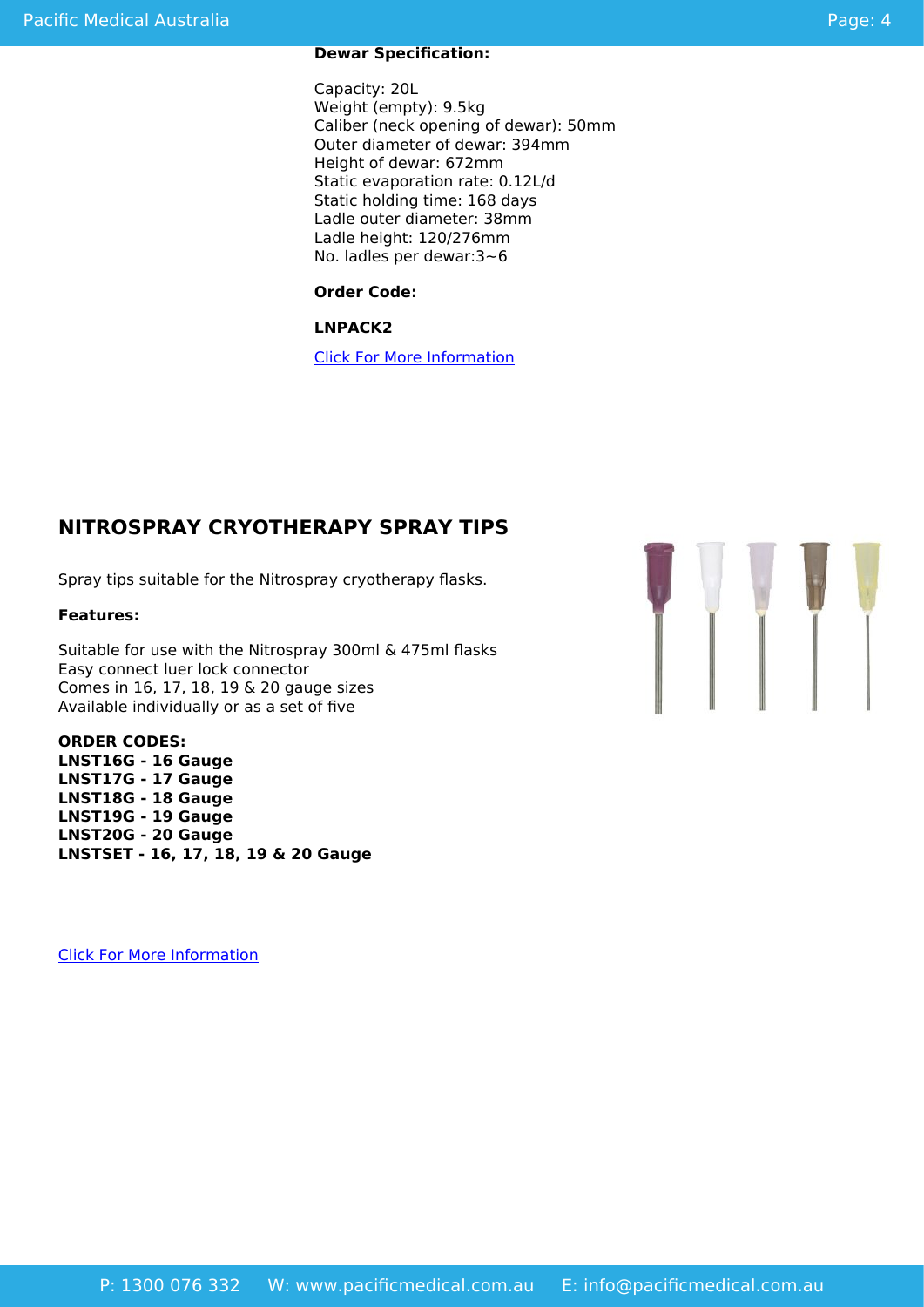### **NITROSPRAY SPRAY TIP PROTECTOR**

<span id="page-5-0"></span>

A protector for the spray tip of the Nitrospray cryotherapy flask.

A protector for the spray tip of the Nitrospray cryotherapy flask.

**Order Code:**

**LNSTP**

[Click For More Information](https://pacificmedical.com.au/product/nitrospray-spray-tip-protector/?utm_source=file&utm_medium=PDF&utm_campaign=liquid-nitrogen-flask&utm_term=Nitrospray+Spray+Tip+Protector)

# **NITROSPRAY ACCESSORY ADAPTOR FOR SCREW TIPS**

An adaptor that allows the connection of screw tips from brands such as Brymill.

An adaptor that has a luer lock connection on one end and a screw tip on the other. This allows the connection of spray tips from brands such as Brymill.



#### **Order Code:**

**LNSABA**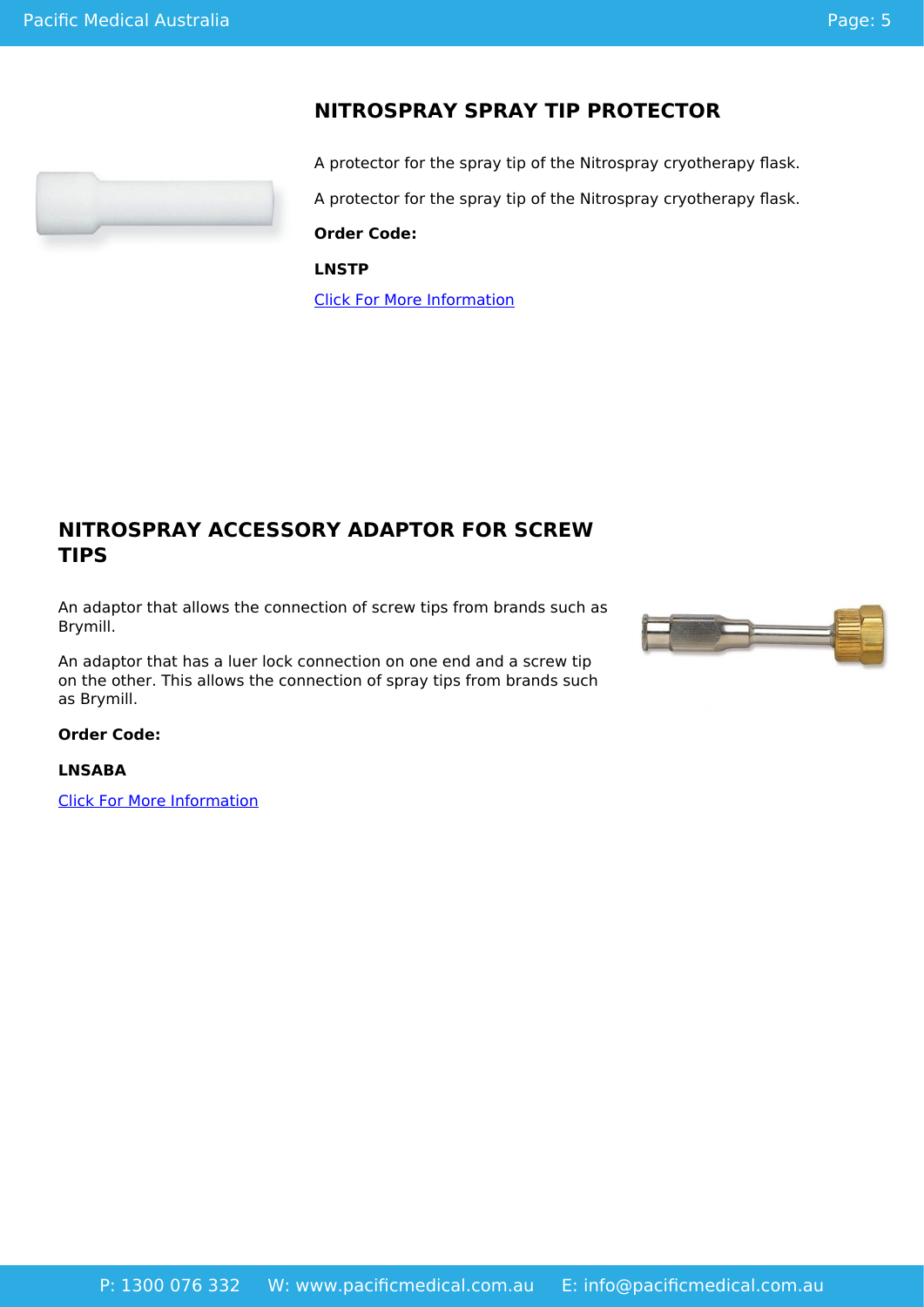<span id="page-6-0"></span>

### **NITROSPRAY SPRAY TIP EXTENSION BENT**

A long curved needle spray tip which connects to the luer lock connection.

A long curved needle spray tip which connects to the luer lock connection. Allows better patient access when treating difficult areas.

#### **Order Codes:**

**LNSTEB**

[Click For More Information](https://pacificmedical.com.au/product/nitrospray-spray-tip-extension-bent/?utm_source=file&utm_medium=PDF&utm_campaign=liquid-nitrogen-flask&utm_term=Nitrospray+Spray+Tip+Extension+Bent)

# **NITROSPRAY NEEDLE EXTENDER RIGID**

A rigid extender for the Nitrospray spray tips.

A rigid steel extender for the existing luer lock connection. Allows the tip better reach and patient access when treating difficult areas.

#### **Order Code:**

#### **LNSNER**

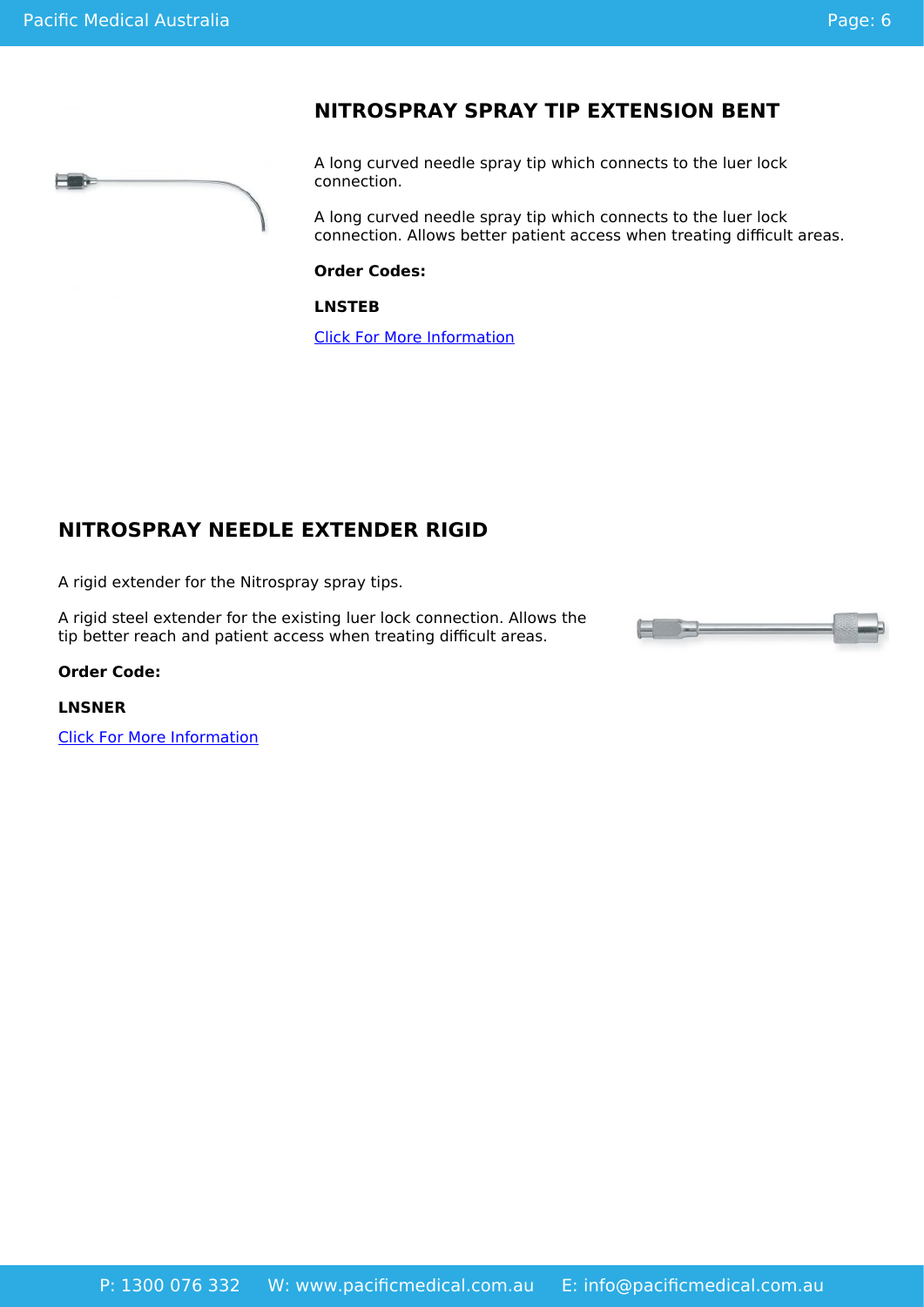# **INDEX**

### **C**

Cryotherapy Package One [3](#page-3-0) Cryotherapy Package Two [3](#page-3-0)

# **N**

Nitrospray Accessory Adaptor For Screw Tips [5](#page-5-0) Nitrospray Cryotherapy Flask [2](#page-2-1) Nitrospray Cryotherapy Spray Tips [4](#page-4-0) Nitrospray Needle Extender Rigid [6](#page-6-0) Nitrospray Spray Tip Extension Bent [6](#page-6-0) Nitrospray Spray Tip Protector [5](#page-5-0)